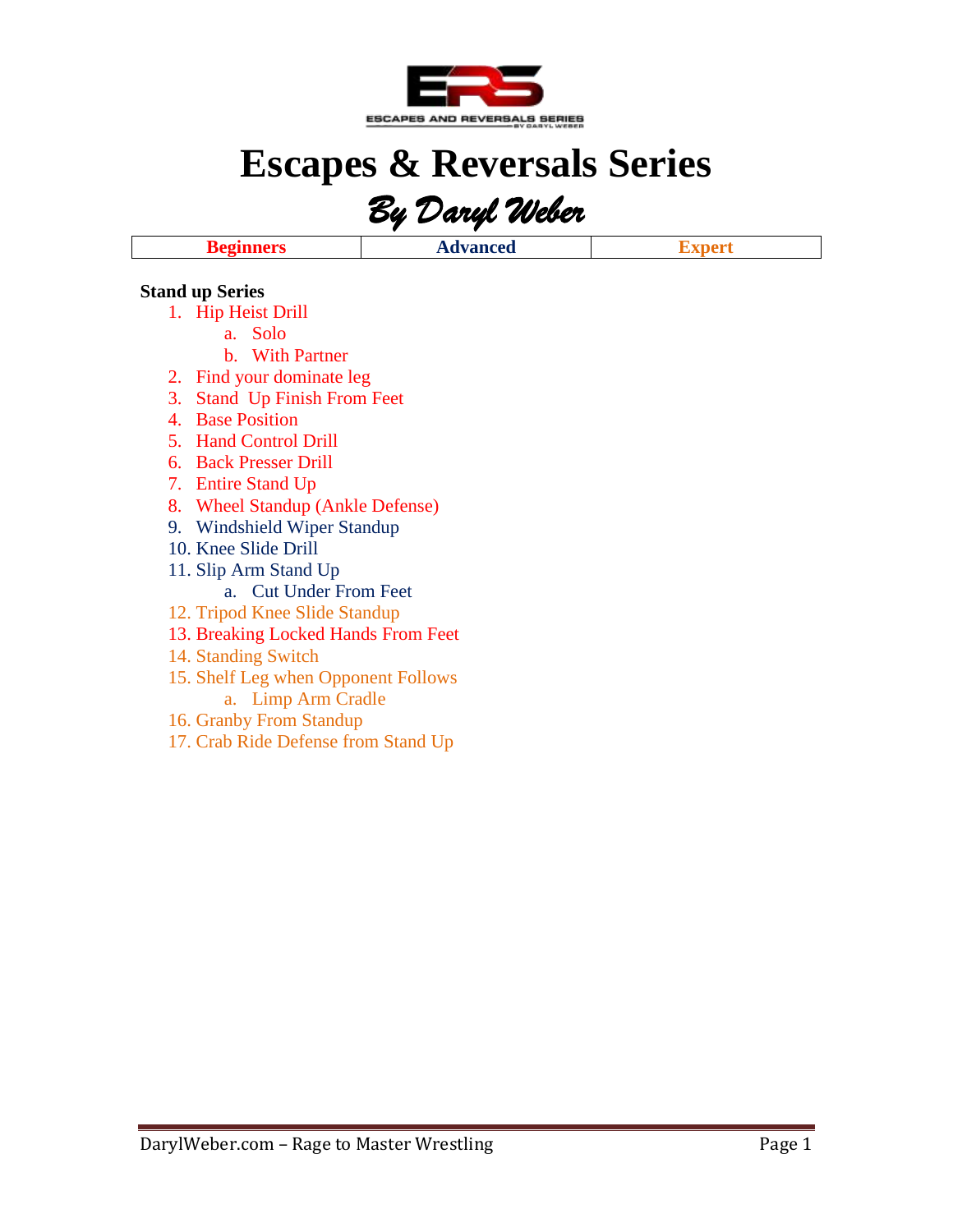

# **Leg Def**

- 1. Preventative
	- a. Ankle Whip
	- b. Pinch-n-Attack/ Pinch and block hip heist away
	- c. Mule Kick
- 2. After Legs in
	- a. Swim Move Drill
	- b. Far Leg Swim
	- c. Hip Bounce Drill (Solo)
	- d. Hip Bounce
	- e. Power Half Defense
		- i. Head Hunt
		- ii. Drive Across Body
		- iii. Swim
		- iv. Climb the Rope
	- f. Toe Hold
	- g. Clearing Double Legs
- 3. Strategies
	- a. Up n roll (find edge of mat)
	- b. Up-to-stalemate (stand-up)

## **Sitout Series**

- 1. Proper Sit out
- 2. Sit out from Belly & Side
- 3. Seal off and Kick Out
- 4. Head Gazonee Series
- 5. Arm Gazonee
- 6. Sit Out Stand Up

#### **Switch Series**

- 1. Solo Drill
- 2. Switch
- 3. Re-Switch
- 4. Step Over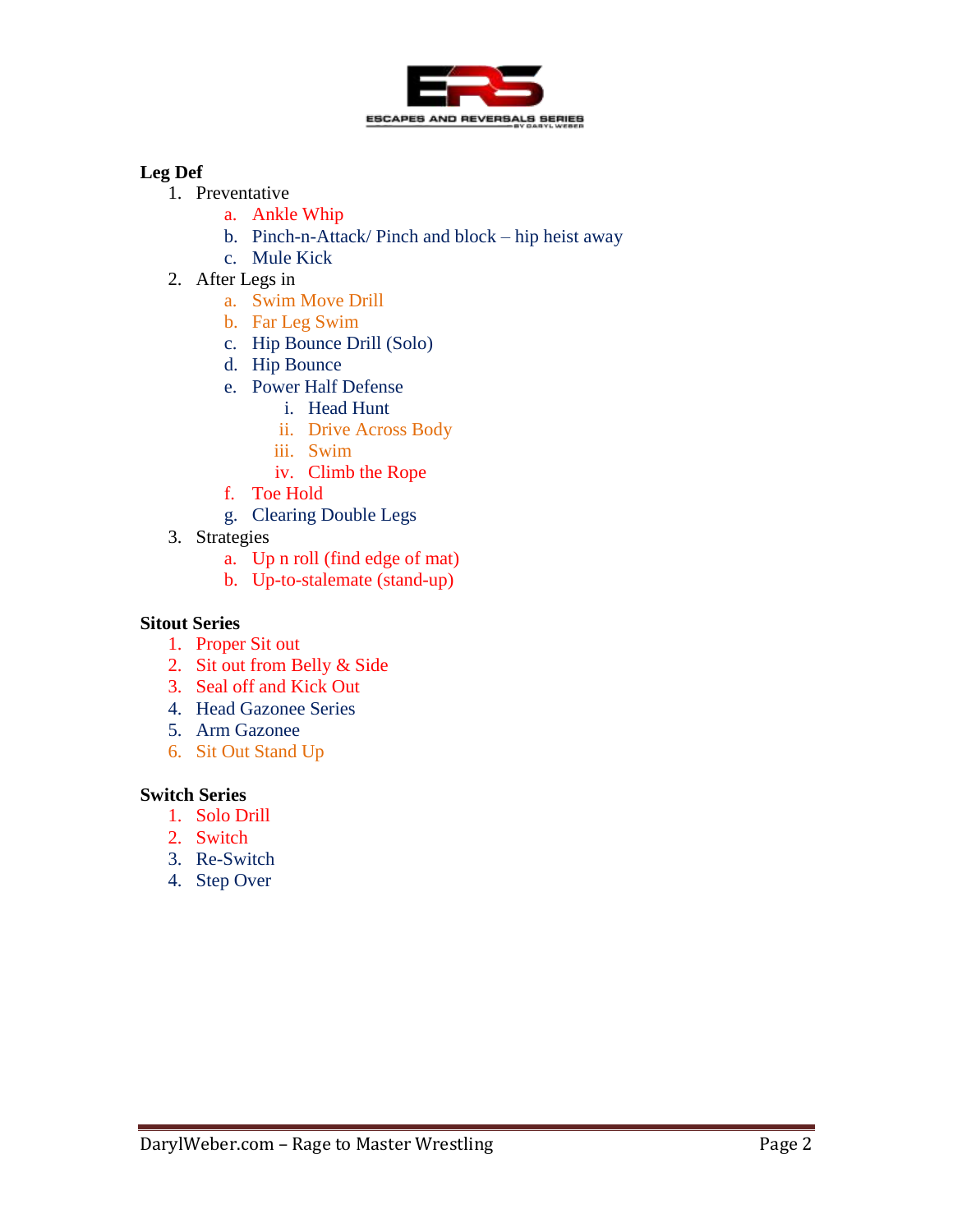

## **Hand Fight (From Butt)**

- Double Unders
	- o Push Seal & Push Seal
- $2 -$  Single Bars
	- o Roll Push Seal & Roll Push Seal
- Cross Wrist
	- o Scrape & Seal
- $\bullet$  2-on-1
	- o Scrape Roll Push Seal
- Claw & Tight waist
	- $\circ$  Peel Push Zip & Peel Push Zip

## **Tight Waist Defense**

- Tight Waist (Initially Brace Look in, shift hands and hip)
	- o Tripod & Elbow off
	- o Tripod & Granby
- Tight Waist (Side Chop) Defense
	- o Wrist Away and Back to Base
	- o Kip Across (If Chopped to side)

## **Turk Defense**

- Clear Hand Turk
- Clear Shoulder
- Army Crawl Forward & Clear Turk

## **Wrist Control Defense**

- $2 -$  Single Bars
	- $\circ$  Roll Post & Roll Post => Build Base
- $\bullet$  2-on-1
	- $\circ$  Scrape Roll Post & Hand Control => Build Base

## **Spiral Ride Defense**

- Spiral
	- o Change over to Sitout
	- o Change over to Stand up

#### **Claw Defense**

- Wing Roll
- Wing Down & Hand Fight